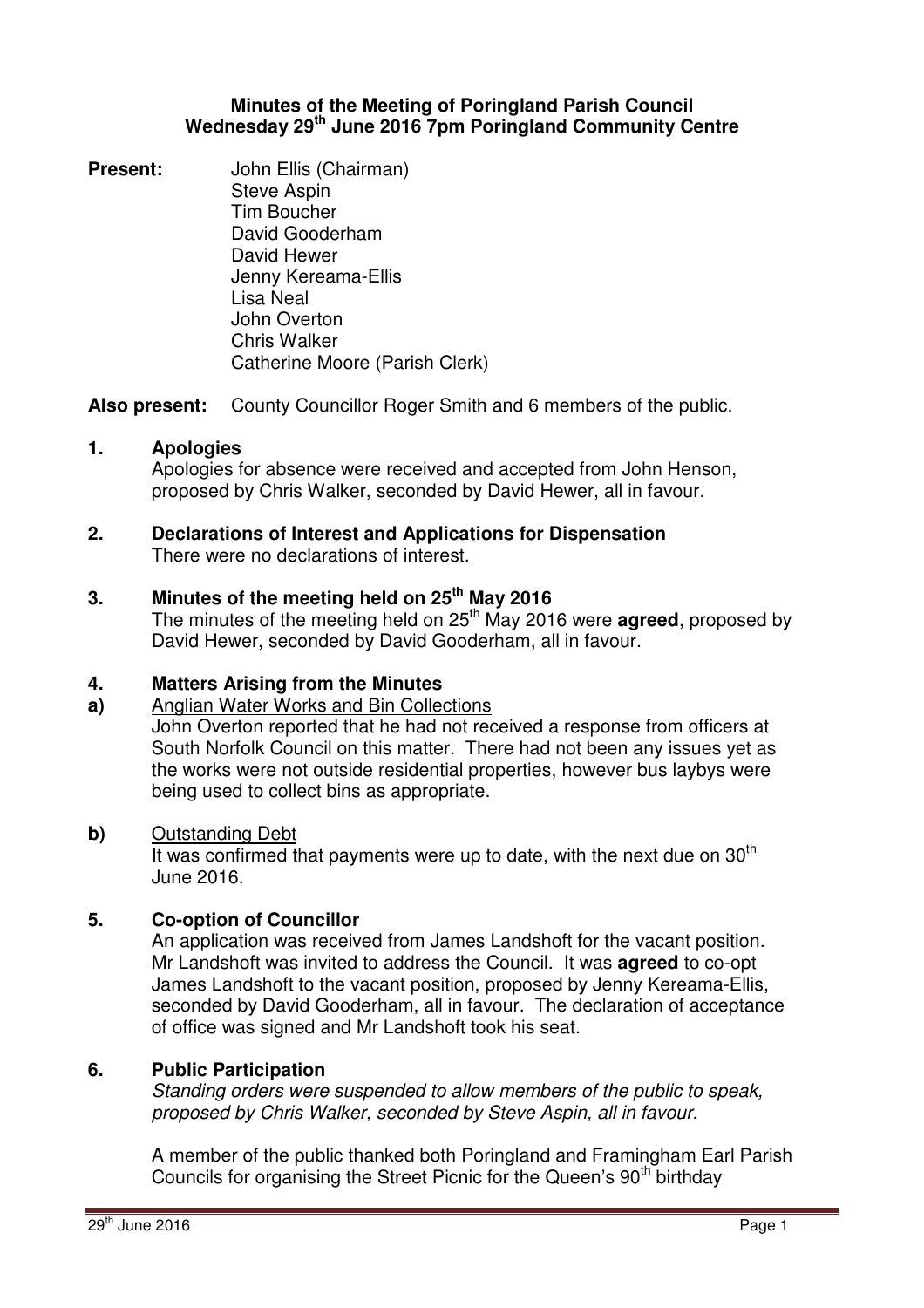celebrations. The Chairman received these thanks and noted that he would relay this to the staff involved.

A member of the public noted that he still had concerns regarding the tax base, and noted that he had not received any feedback from councillors following his last email. It was confirmed that this was being discussed later in the meeting.

A member of the public raised a number of concerns regarding the proposed solution for IT. These concerns were noted, and the Clerk responded to some of them.

A query was raised regarding the maintenance of the lagoon in Shotesham Road, and whether South Norfolk Council would take responsibility if the Parish Council did not. It was confirmed that this was understood to be the case. The member of the public urged the Council to reject responsibility for the lagoon.

Concern was expressed regarding the paths on the Mulberry village green being washed away, together with the saturated ground. It was confirmed that this area was the responsibility of the Parish Council, and that discussion would take place with the grounds contractor to consider remedial works.

Concern was expressed that the traffic lights at the Shotesham Road junction were not being manually controlled. It was confirmed that these were being controlled at peak times, and that the necessity of traffic management was challenged whenever it was not apparent, in any part of the village.

A query was raised regarding a payment made to Cringleford Parish Council. It was confirmed that this was for emergency relief caretaking when the Council was without adequate staffing arrangements for a short period.

Standing orders were reinstated.

#### **7. Planning**

Lisa Neal withdrew from the meeting.

- **a)**  Applications Received
- **i)**  2016/1177 11 Elizabeth Road: Single storey pitched roof rear and side extension with first floor extension to the front.

Tim Boucher had viewed the plans. He noted concerns regarding the additional roof space and rain water run off as the area as historical flooding issues. No ventilation was proposed for the WC, if this was added it would blow into the neighbour's garden, therefore this should be conditioned as upwards only. It was felt that the high level window should be obscured to protect the neighbour's privacy.

It was **agreed** to support the application subject to the comments raised above. Proposed by Tim Boucher, seconded by Chris Walker, all in favour. **Clerk**

**ii)** 2016/1371 Subdivision of garden of 21 Clearview Drive: Erection of three

**CM**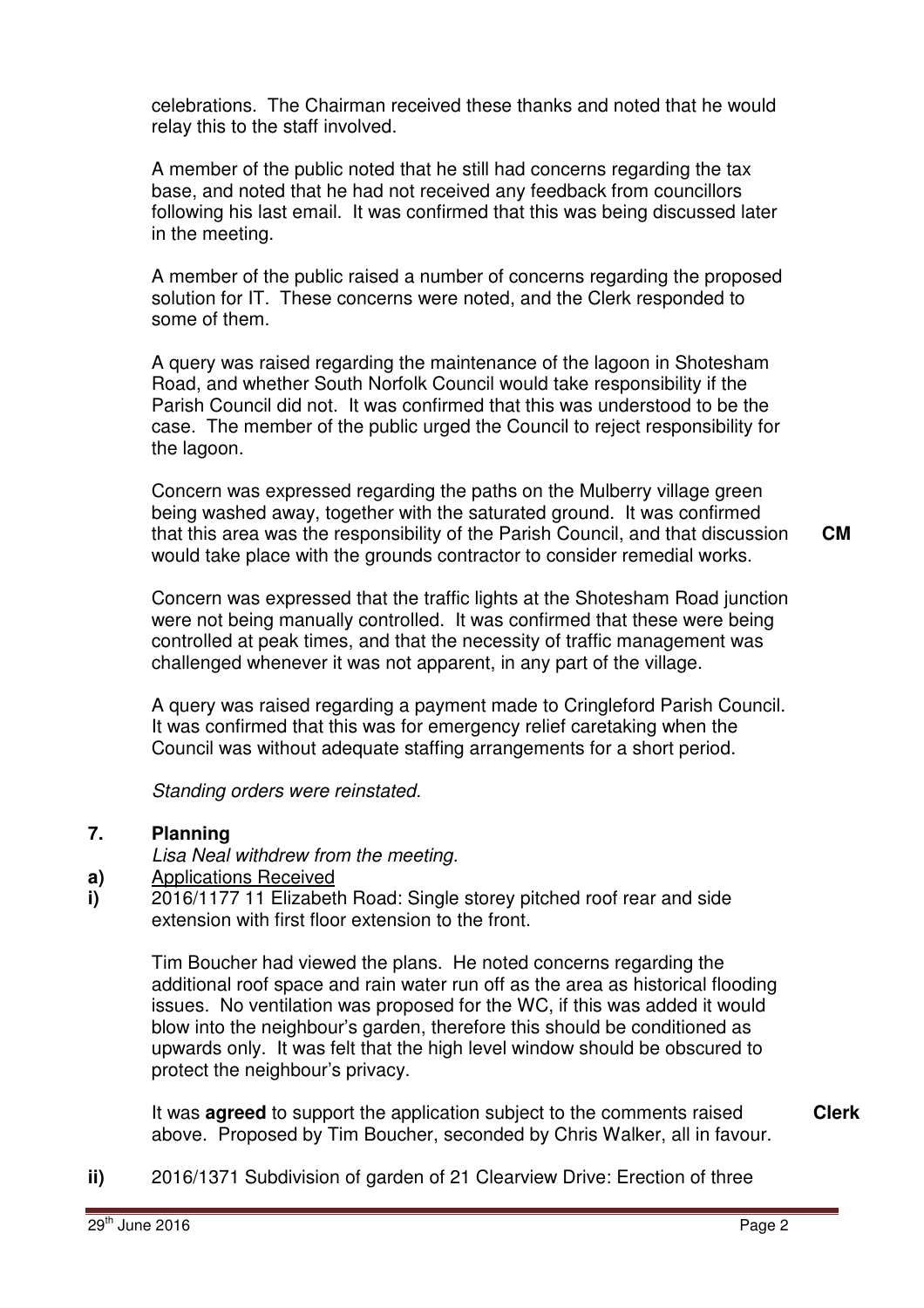bedroom chalet dwelling.

John Henson had viewed the plans and sent his comments. It was noted that the planning inspector had required a turning area and that cars should only leave in a forward gear due to the busy B1332 and the proximity of nearby junctions. The application was for a three bed property, and it was felt that there was a likelihood more than one car would be associated with the dwelling, before accounting for visitors. If two cars were parked within the car port, and the car furthest in needed to leave the property, the car nearest the road would use the turning area to allow the other car out - which would then have to leave the site in reverse gear as the turning area would be fully occupied by the car that was blocking it in. It was felt that the car port must be left open by planning condition and that no cars should be permitted to be parked in the turning area. It was felt that there should be a condition for formal maintenance of the drainage measures, as water run off would emerge elsewhere contributing to increased flood risk in other parts of the parish. It was felt that there should be a condition that there would be no permitted development rights and that all amendments should be subject to the planning system, and that future extensions should be considered for refusal. Finally, the fencing should not be over 1200mm along the street frontage.

It was **agreed** to object to the application on the grounds of the comments noted above. Proposed by Tim Boucher, seconded by Chris Walker, all in favour. **Clerk**

Lisa Neal returned to the meeting.

- **b)** Permission Granted
- **i)**  2016/0726 Land west of Norwich Road and south of Caistor Lane: Retrospective application for erection of non-illuminated adverts and flags. **APPROVED**
- **ii)**  2016/0771 Land north of Shotesham Road: Variation of condition 2 of permission 2014/0393/D – various material changes. **APPROVED**
- **iii)**  2016/0817 Land rear of 40 The Street: Discharge of conditions 5, 8 and 11 of planning consent 2013/1968 (single storey detached dwelling and garage) – levels, materials and tree protection. **APPROVED**
- **iv)**  2016/0893 7 Boundary Way: Proposed two storey side extension.

## **APPROVED**

**v)**  2016/1143 1 Church Close: Retention of existing fence to side and rear, with height lowered to the level of the top rail adjacent to the highway and coloured. **APPROVED**

#### **8. Advisory Group and Working Group Reports**

#### **a)**  Appointment to Vacancies

It was **agreed** that James Landshoft would be appointed to the Open Spaces, Recreation and Environmental Advisory Group; and that Tim Boucher would be appointed to the Facilities Strategic Advisory Group. Proposed by John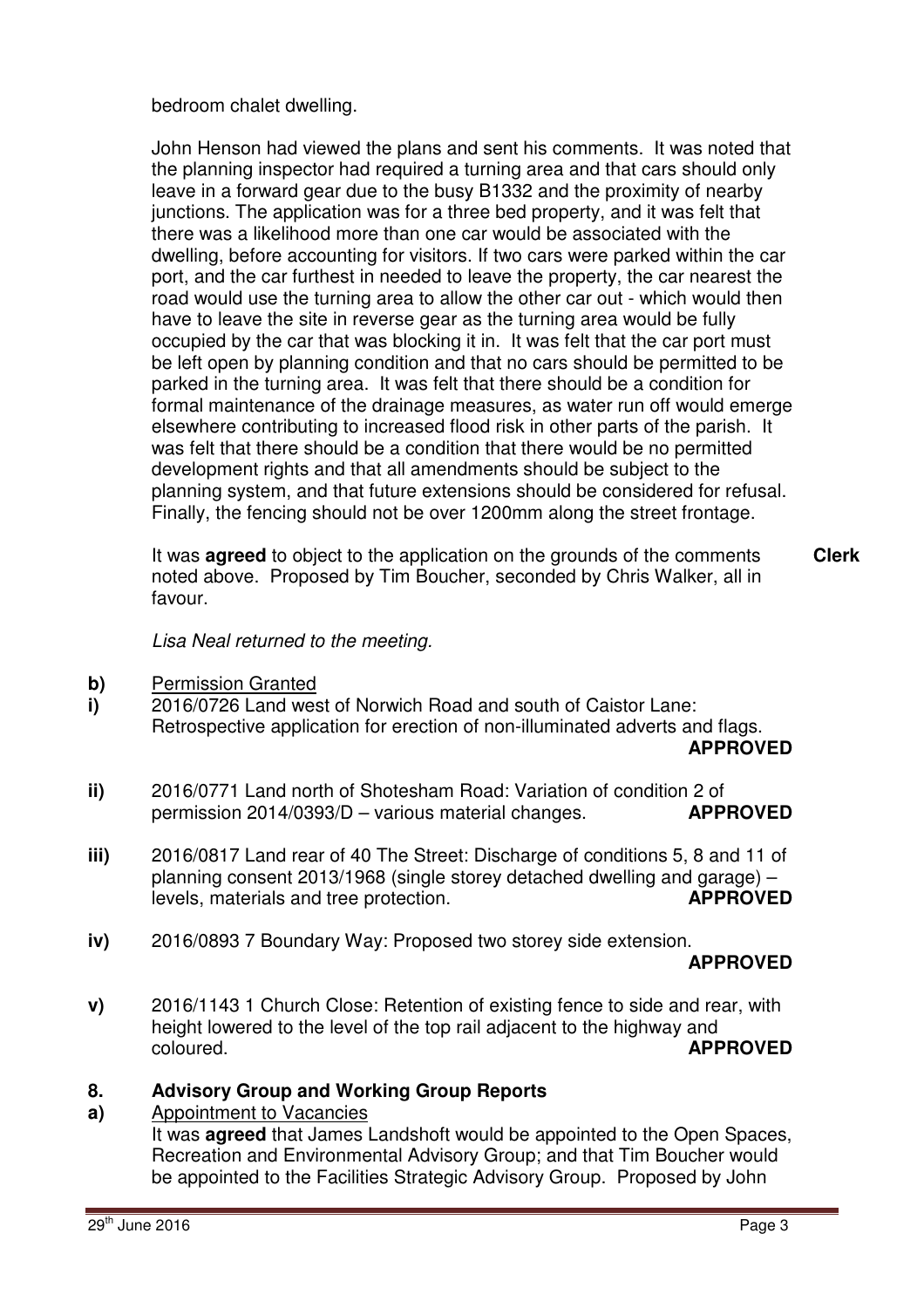Ellis, seconded by David Gooderham, all in favour.

#### **9. Correspondence**

#### **a)**  Parish Partnership Scheme 2017/18

It was noted that applications were being invited for 50/50 funding for small highways schemes for the 2017/18 Parish Partnership budget. Councillors were asked to consider any schemes and bring suggestions to the September meeting. A request was made to consider upgrading the zebra crossing outside the church to a toucan crossing, proposed by John Ellis, seconded by Chris Walker, all in favour.

**10. Finance**

#### **a)**  Receipts, Payments and Bank Reconciliation

The bank reconciliation, receipts and payments for May 2016 were presented. It was **agreed** to accept those documents, proposed by David Hewer, seconded by Chris Walker, all in favour.

## **b)** Accounts for Payment

It was **agreed** to pay the following accounts, proposed by David Hewer, seconded by Steve Aspin, all in favour.

|                                    | <b>Staff Salaries</b>             | £4,753.00 |
|------------------------------------|-----------------------------------|-----------|
| <b>HMRC</b>                        | PAYE, NIC, Student Loan           | £1,732.87 |
| <b>Norfolk Pension Fund</b>        | Superannuation                    | £1,784.98 |
| <b>Norfolk Police</b>              | <b>Police Shed Lease</b>          | £200.00   |
| <b>Houseproud Commercial Ltd</b>   | <b>Relief Caretaking</b>          | £341.88   |
| <b>SSE Southern Electric</b>       | <b>Comm Centre Electric</b>       | £524.42   |
| <b>ESPO</b>                        | <b>Comm Centre Gas</b>            | £231.79   |
| South Norfolk Council              | <b>Comm Centre Rates</b>          | £268.00   |
| Anglian Water                      | <b>Comm Centre Water</b>          | £178.00   |
| Hugh Crane Cleaning Eqt            | <b>Comm Centre Cleaning Mats</b>  | £70.94    |
| <b>MCL Mechanical Services Ltd</b> | Hot Water Heater Repair           | £474.02   |
| R McCarthy                         | <b>Street Picnic Expenses</b>     | £294.80   |
| J Kereama-Ellis                    | <b>Street Picnic Expenses</b>     | £80.00    |
| Veolia                             | <b>Waste Collection</b>           | £71.04    |
| Spruce Landscapes                  | Grounds Maintenance               | £1,099.60 |
| <b>Barclaycard</b>                 | Various                           | £262.86   |
| Anglian Water                      | <b>Playing Field Water</b>        | £65.59    |
| Eon                                | <b>Playing Field Electricity</b>  | £266.72   |
| Scribe 2000 Ltd                    | <b>Accounts Subscription</b>      | £245.00   |
| GetMapping PLC                     | Parish Online Subscription        | £67.20    |
| <b>TalkTalk</b>                    | Telephone and Broadband           | £25.00    |
| <b>LCPAS</b>                       | <b>Clerk's Networking Seminar</b> | £10.00    |
| <b>Norse Eastern Ltd</b>           | <b>Annual Report Printing</b>     | £269.00   |
| C Moore                            | Petty Cash Top Up                 | £58.35    |
| Jim Lawrence                       | Dishwasher Repair                 | £60.00    |
| <b>J&amp;A Saunders</b>            | <b>Window Cleaning</b>            | £30.00    |
| <b>Norwich Electrical Co</b>       | Emerg Lighting Test & Repair      | £517.05   |
| <b>T Farrow Construction Ltd</b>   | <b>Drain Replacement</b>          | £1,788.00 |
| <b>Abbey Memorials</b>             | <b>Memorial Repairs</b>           | £1,260.00 |
| <b>Houseproud Commercial Ltd</b>   | <b>Relief Caretaking</b>          | £501.17   |
|                                    |                                   |           |

**Clerk**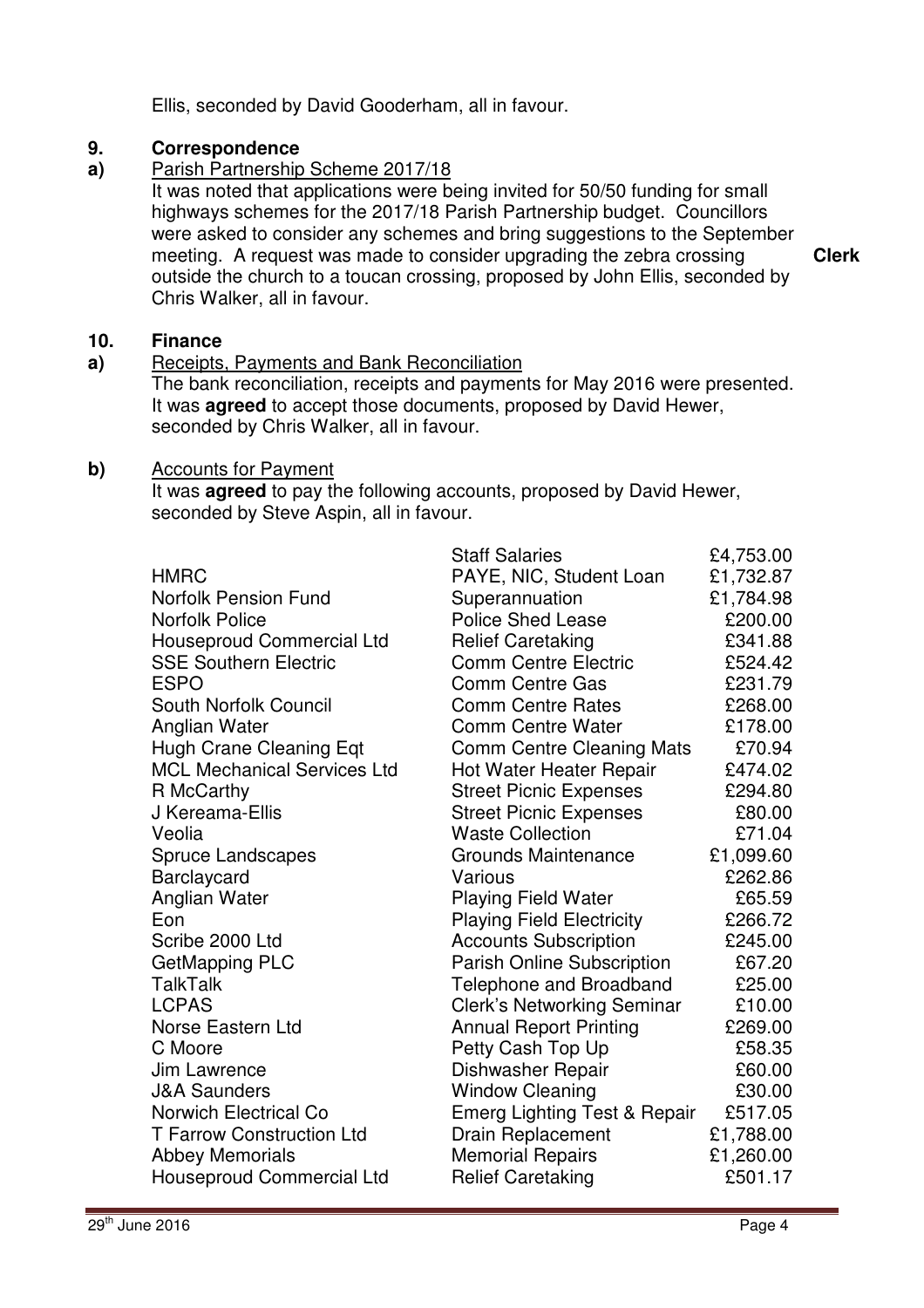Spruce Landscapes **Ditch Cleaning** 2108.00

#### **c)** Reinvestment of Nationwide Bond

Steve Aspin presented an option for longer term investment with Fidelity. It was noted that the investment would be for in excess of five years within a general fund on UK tracker. Fidelity offered the lowest fee structure. It was felt that this was a good time to invest as the market had returned to previous rates following the EU referendum result and that normal trends were likely. It was **agreed** to invest £30,000 in a longer term general fund with Fidelity, proposed by Lisa Neal, seconded by David Gooderham, all in favour. **Clerk**

## **d)** Financial Regulations - Debts

A suggestion was made that debts of more than four weeks should be reported to Council meetings. A report was presented outlining the financial processes around invoicing and debt management. The Clerk noted that 4 weeks would present an inaccurate reflection of debts due to timings of meetings and due dates of payments. It was **agreed** that a report would be presented to each Council meeting giving a snapshot of the outstanding invoices on the date of publication, proposed by David Hewer, seconded by Chris Walker, all in favour. It was confirmed that debts could be recovered through the small claims court.

Discussion ensued regarding holding deposits for business hirers. It was **agreed** that this would be considered for future business activity hires.

## **11. Chairman's Report**

John Ellis began by thanking everyone involved in the Street Picnic for the Queen's 90<sup>th</sup> Birthday celebrations, noting that it was a well received and successful event.

John noted that emails had been circulating regarding the flooding in Norwich Road and the reinstatement of Caistor Lane. It was understood that the flooding issues were currently with the Local Lead Flood Authority, with the results of the investigation outstanding. A survey of the loke had been carried out with issues of responsibility sitting with the riparian owners, Barratt Homes and Framingham Earl High School. Houses on the Heath Farm development were being occupied, which was disappointing as planning conditions had not been signed off. It was felt that the Parish Council should be represented at the meeting to discuss reinstatement in Caistor Lane.

Concern was expressed that parts of the building site had not been fenced off which was a health and safety issue, as the site gave the appearance that the main through road was open. It was **agreed** that this would be raised in the Clerk's next communication with Barratt Homes.

# **12. District Councillor's Report**

Lisa Neal reported that devolution continued to be discussed with tight timescales for approval prior to public consultation. The current deal was for Norfolk and Suffolk, working closely with Cambridgeshire. If the deal went ahead a combined authority could be created by the end of November. The turf cutting ceremony for Maple Park at Long Stratton had taken place, which would offer a mixture of offices and residential properties. The offices on Shotesham Road were scheduled for an official opening on 13<sup>th</sup> July.

**Clerk**

**Clerk**

**Clerk**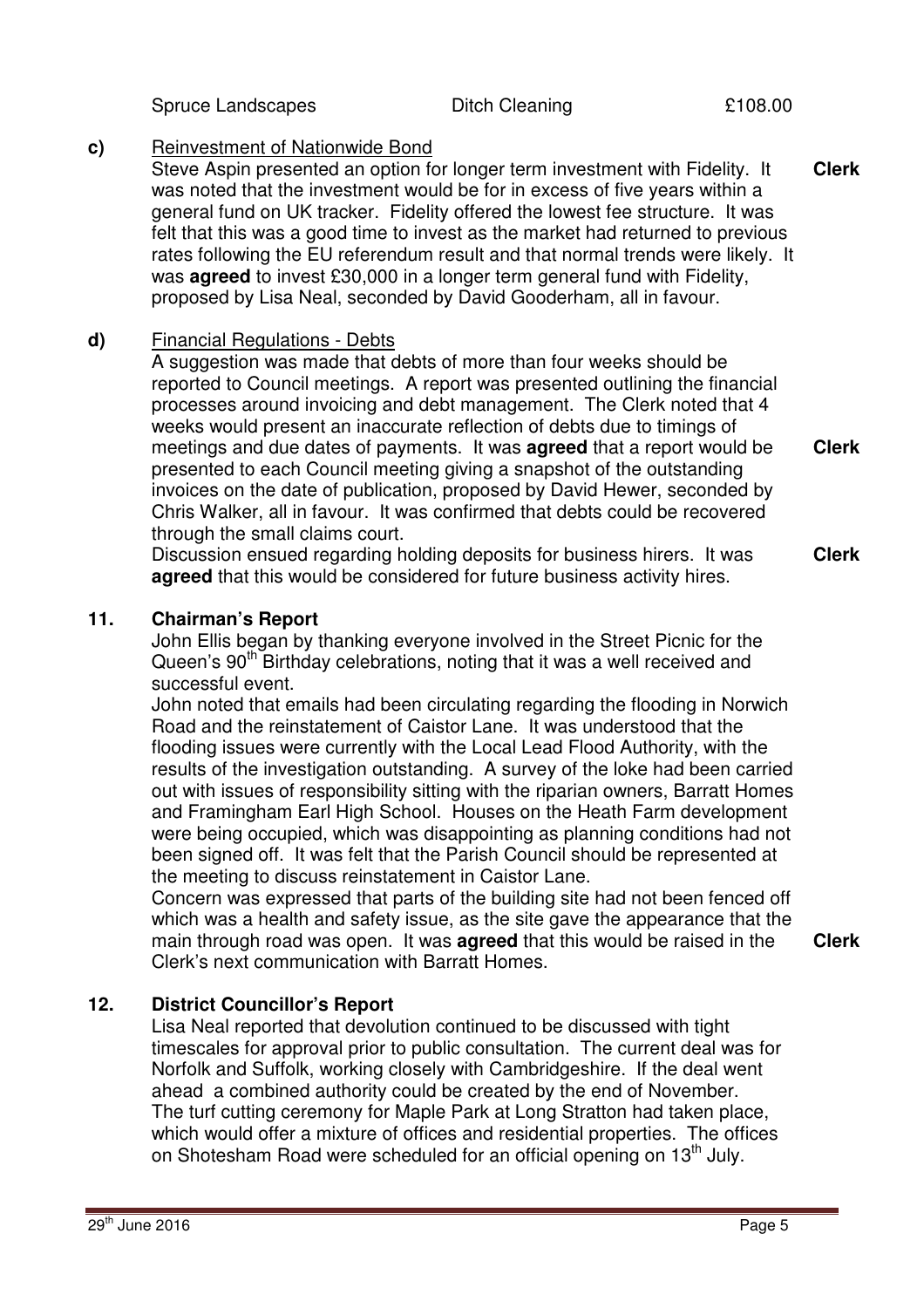John Overton reported that he was involved in a lot of ward issues on behalf of residents including overhanging trees, lighting issues and planning matters. John asked whether the Parish Council would promote two shared ownership properties through their website, it was **agreed** that this would be appropriate. Finally John noted that he still had ward member and neighbourhood grant funding available for local projects.

**Clerk**

## **13. County Councillor's Report**

Roger Smith reported that Norfolk County Council had had a change in administration and now had a Conservative Leader. The EU referendum result left an uncertain future for some EU funded projects at the Council. Devolution continued to be discussed as mentioned earlier.

Discussions continued regarding acceptance of Syrian refugees, mainly unaccompanied children. The Council was considering the implications of these under 18's on budgets and staff provision.

The Summer Reading Challenge would begin on 23<sup>rd</sup> July with the theme of Roald Dahl. The medal ceremony would be on 8<sup>th</sup> September.

Poringland Woods had been listed as an Asset of Community Value. John Overton raised a query regarding overhanging trees at the school. It was confirmed that this should be directed to the school governors. Roger Smith was asked to speak with the Flood and Water Management Team at County Hall regarding the water issues at Heath Farm.

#### **14. Welcome Home and Memorial Playing Field Trust**

**a)**  Report of the Trust Meeting held 15<sup>th</sup> June 2016 The report of the Trust meeting was noted. John Overton had forwarded a number of matters for maintenance to the Clerk.

## **b)** Bowls Pavilion Drainage

Tim Boucher reported that he had met on site with Panks, and that a budget to connect the Bowls Pavilion via a pump would be around £15,000.00. It was felt that the Council had other financial priorities and that the Bowls Club should continue to use the main pavilion toilets. The Clerk was asked to relay this to the Club. **Clerk**

## **15. Other Matters**

## **a)** Transfer of Norfolk Homes Area D Open Space

It was **agreed** that the open space and play areas in Area D would be transferred to the Parish Council, proposed by David Hewer, seconded by Lisa Neal, all in favour.

**Clerk**

## **b)** Transfer of Open Space, Shotesham Road

A report outlining the proposed maintenance for the play areas and lagoon was presented. South Norfolk Council were requesting that the Parish Council take responsibility for these areas with a commuted sum for maintenance. Discussion ensued regarding the liabilities of the lagoon and the risks it posed. It was **agreed** that the play areas and open space would be transferred to the Parish Council, proposed by Chris Walker, seconded by David Hewer, all in favour. It was **agreed** that the transfer of the lagoon would be declined on the basis that it was not of direct benefit to the community, and that it had been understood that the intention with the lagoon **Clerk**